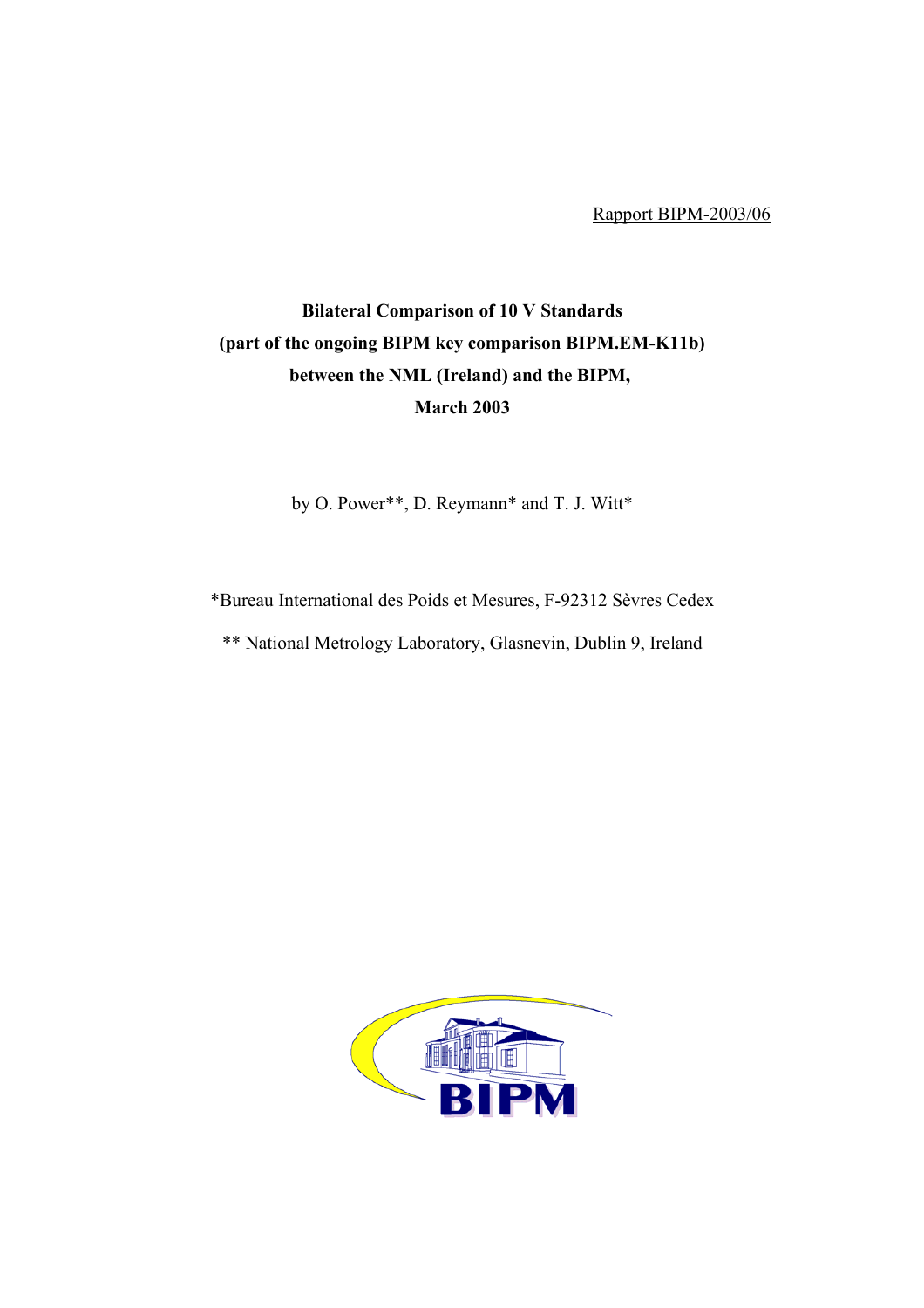## **Bilateral Comparison of 10 V Standards (part of the ongoing BIPM key comparison BIPM.EM-K11b) between the NML (Ireland) and the BIPM, March 2003**

by O. Power\*\*, D. Reymann\* and T. J. Witt\* \*Bureau International des Poids et Mesures, F-92312 Sèvres Cedex \*\* National Metrology Laboratory, Glasnevin, Dublin 9, Ireland

As a part of the ongoing BIPM key comparison BIPM.EM-K11b, a comparison of the 10 V voltage reference standards of the BIPM and the National Metrology Laboratory (NML), Dublin, Ireland, was carried out in March 2003. Three BIPM 732B Zener diodebased travelling standards, BIPM6, BIPM7 and BIPM9, were transported by freight. The NML measurements were carried out by comparison with the mean of the NML voltage standard. The BIPM measurements of the travelling standards were carried out by direct comparison with the Josephson effect standard. Results of all measurements were corrected for the dependence of the output voltages on ambient temperature and pressure.

Figure 1 shows the measured values obtained for the three standards by the two laboratories. The BIPM values and uncertainties, and those of the NML are calculated for the reference date from linear least-squares fits to all data from each laboratory.

Table 1 lists the results of the comparison and the component uncertainty contributions for the comparison NML/BIPM. Experience has shown that flicker or 1/*f* noise dominates the stability characteristics of Zener-diode standards and it is not appropriate to use the standard deviation divided by the square root of the number of observations to characterize the dispersion of measured values. For the present standards, the relative value of the flicker floor voltage is about 1 part in  $10^8$ .

In estimating the uncertainty we have calculated the *a priori* uncertainty based on all known sources except that associated with the stability of the standards when transported. We compare this with the *a posteriori* uncertainty estimated by the standard deviation of the mean of the results from the three travelling standards. With only three travelling standards, the uncertainty of the standard deviation of the mean is comparable to the value of the standard deviation of the mean itself. If the *a posteriori* uncertainty is significantly different from the *a priori* uncertainty, we assume that a standard has changed in an unusual way and we use the larger of these two estimates in calculating the final uncertainty.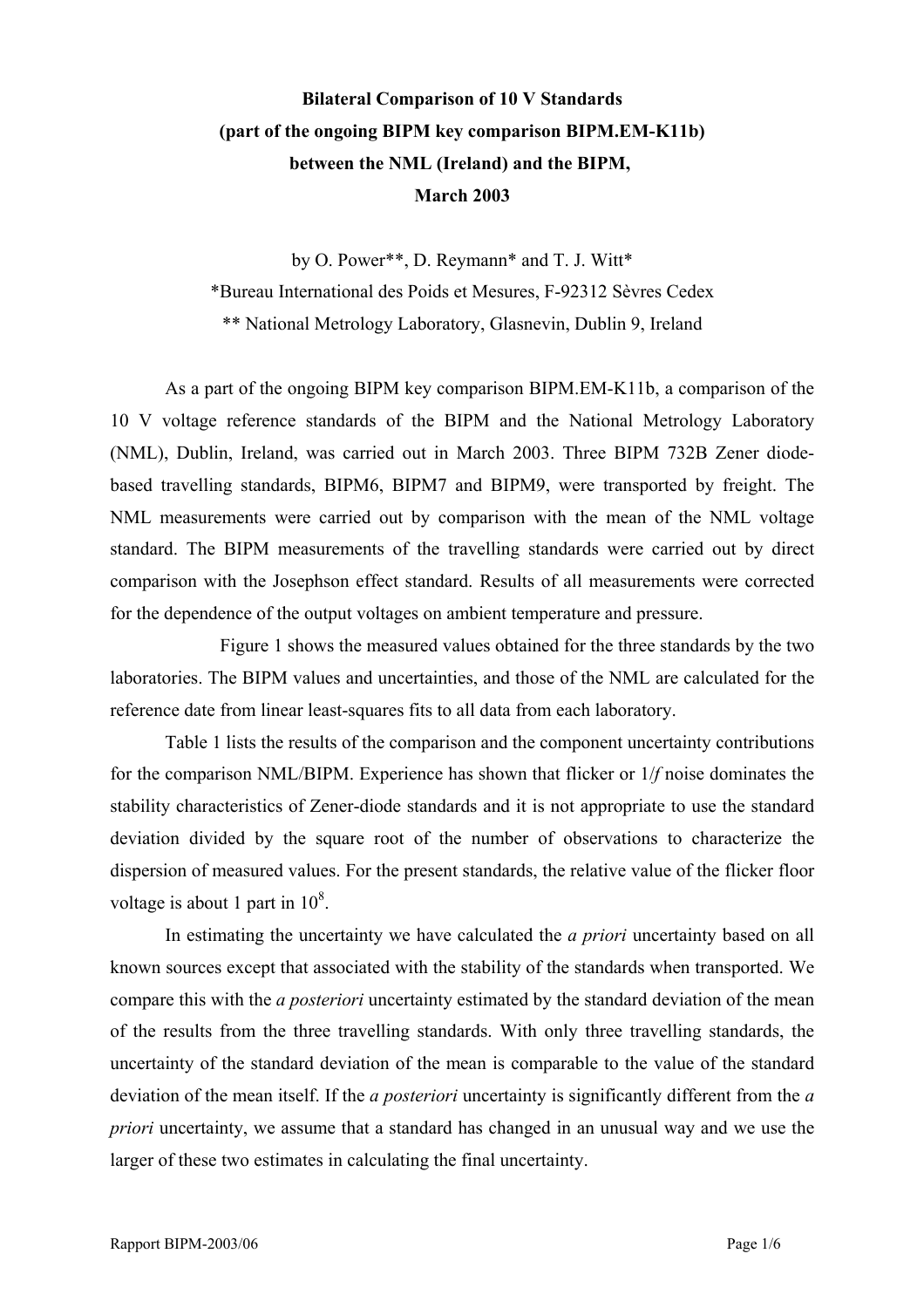In Table 1, the following elements are listed:

(1) the predicted value  $U_{NML}$  of each Zener, computed using a linear least squares fit to all of the data from the NML and referenced to the mean date of the NML's measurements;

(2) the Type A uncertainty due to the instability of the Zener, computed as the standard uncertainty of the value predicted by the linear drift model, or as an estimate of the 1/*f* noise voltage level;

(3) the uncertainty component arising from the measuring equipment of the NML: this uncertainty is completely correlated between the different Zeners used for a comparison<sup>[1]</sup>;

(4-6) the corresponding quantities for the BIPM referenced to the mean date of the NML's measurements;

(7) the uncertainty due to the combined effects of the uncertainties of the pressure and temperature coefficients and to the difference of the mean pressures and temperatures in the participating laboratories; although the same equipment is used to measure the coefficients for all Zeners, the uncertainty is dominated by the Type A uncertainty of each Zener, so that the final uncertainty can be considered as uncorrelated among the different Zeners used in a comparison;

(8) the difference  $(U_{NML} - U_{BIPM})$  for each Zener, and (9) the uncorrelated part of the uncertainty;

(10) the result of the comparison, which is the mean of the differences of the calibration results for the different standards;

(11 and 12) the uncertainty of the transfer, estimated by the following two methods:

(11) the *a priori* uncertainty, which is the standard deviation of the mean value of the results, from the different Zeners, counting only the uncorrelated uncertainties of the individual results;

(12) the *a posteriori* uncertainty, which is the standard deviation of the mean of the different results;

(13) the correlated part of the uncertainty;

and

 $\overline{a}$ 

(14) the total uncertainty of the comparison, which is the root sum square of the correlated part of the uncertainty and of the larger of (11) and (12).

<span id="page-2-0"></span><sup>[1.]</sup> At 10 V, there is a high degree of correlation between these input quantities and we can assume a correlation coefficient of unity without significantly affecting the standard uncertainty of the result of this comparison.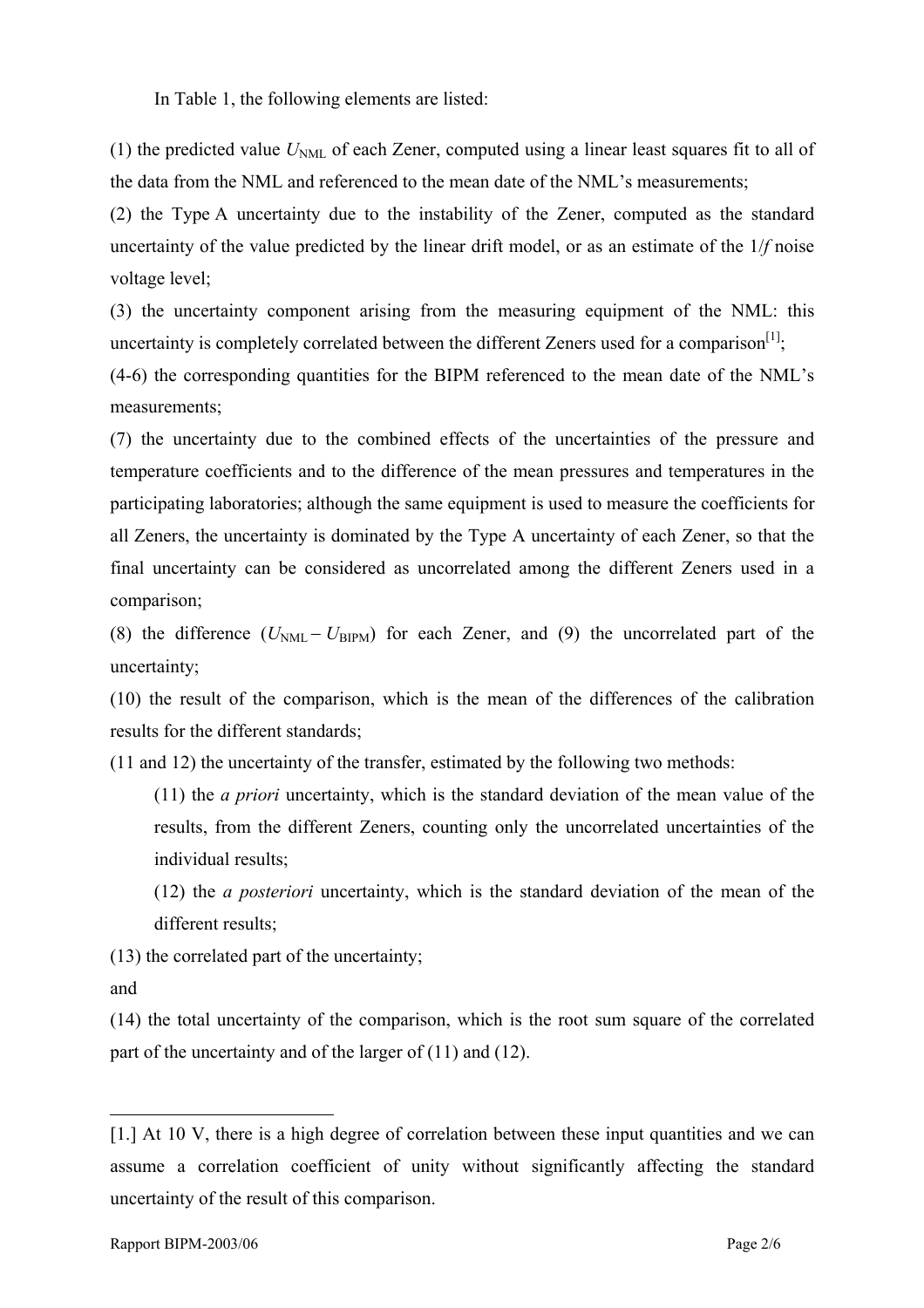Table 2 summarizes the uncertainties due to the BIPM measuring equipment. Table 3 lists the uncertainties of maintenance and measuring equipment at the NML.

The final results of the comparison are presented as the differences between the values assigned by the two laboratories to a 10 V standard. The difference between the value assigned to a 10 V standard by the NML, at the NML,  $U<sub>NML</sub>$ , and that assigned by the BIPM, at the BIPM,  $U_{\text{BIPM}}$ , for the reference date is

$$
U_{\text{NML}} - U_{\text{BIPM}} = -0.91 \text{ }\mu\text{V};
$$
  $u_c = 1.03 \text{ }\mu\text{V}$  on 2003/03/14,

where  $u_c$  is the combined Type A and Type B standard uncertainty from both laboratories.

This is a satisfactory result. The difference between the values assigned to the mean voltage of the travelling standards by the two laboratories is less than the standard uncertainty associated with the difference. The NML results in Figure 1 seem to indicate the presence of a positive drift of the standards after travel to the NML. This may possibly be due to settling after some shock, for example an abrupt humidity or ambient temperature change. If this is so, then the agreement between the two results would be somewhat better than the computed value.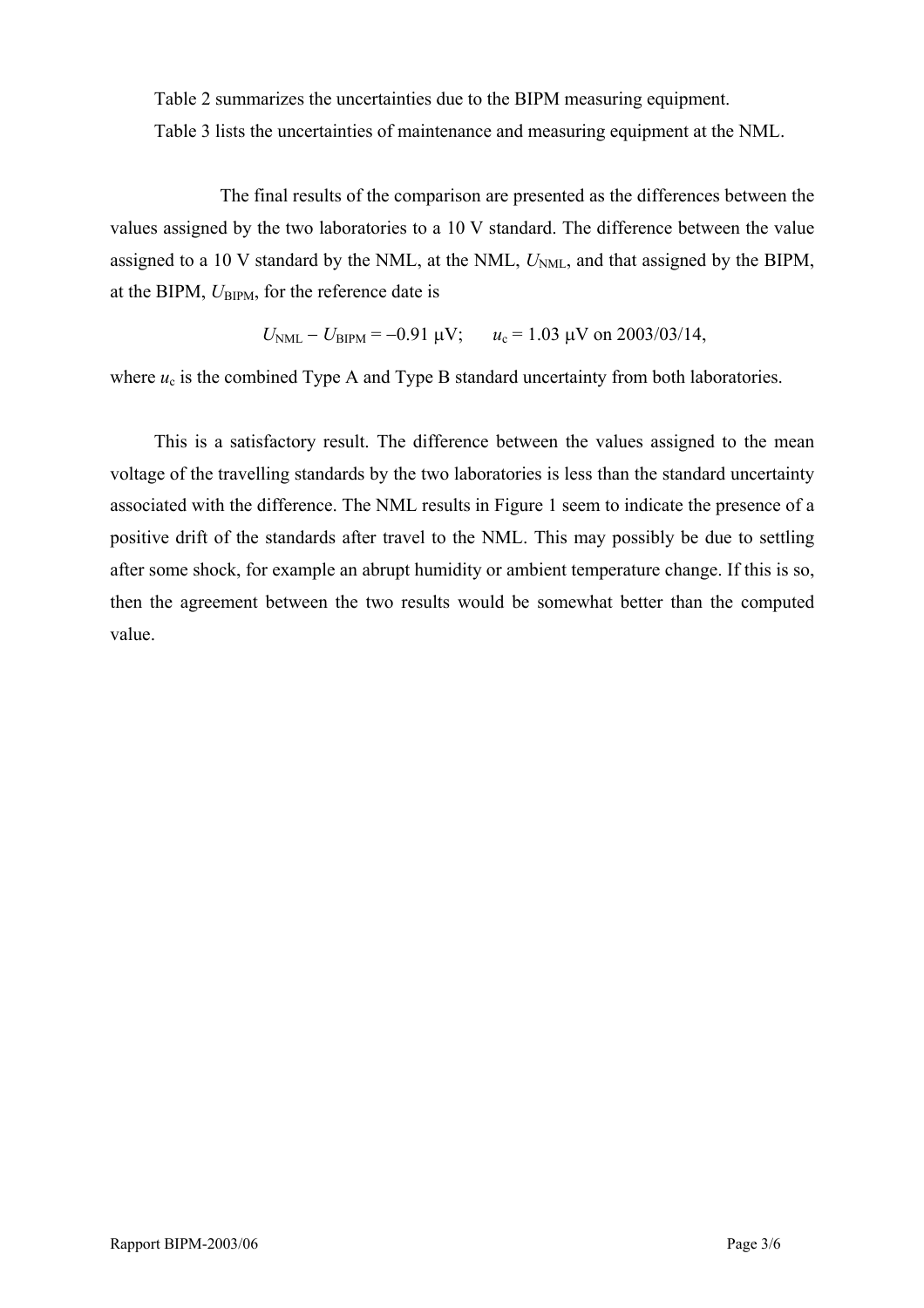$U_{Z68Z7}/\mu$ V





Figure 1. Voltage of BIPM6, BIPM7 and BIPM9 as a function of time, with linear least-squares fits (lsf) to the measurements of the BIPM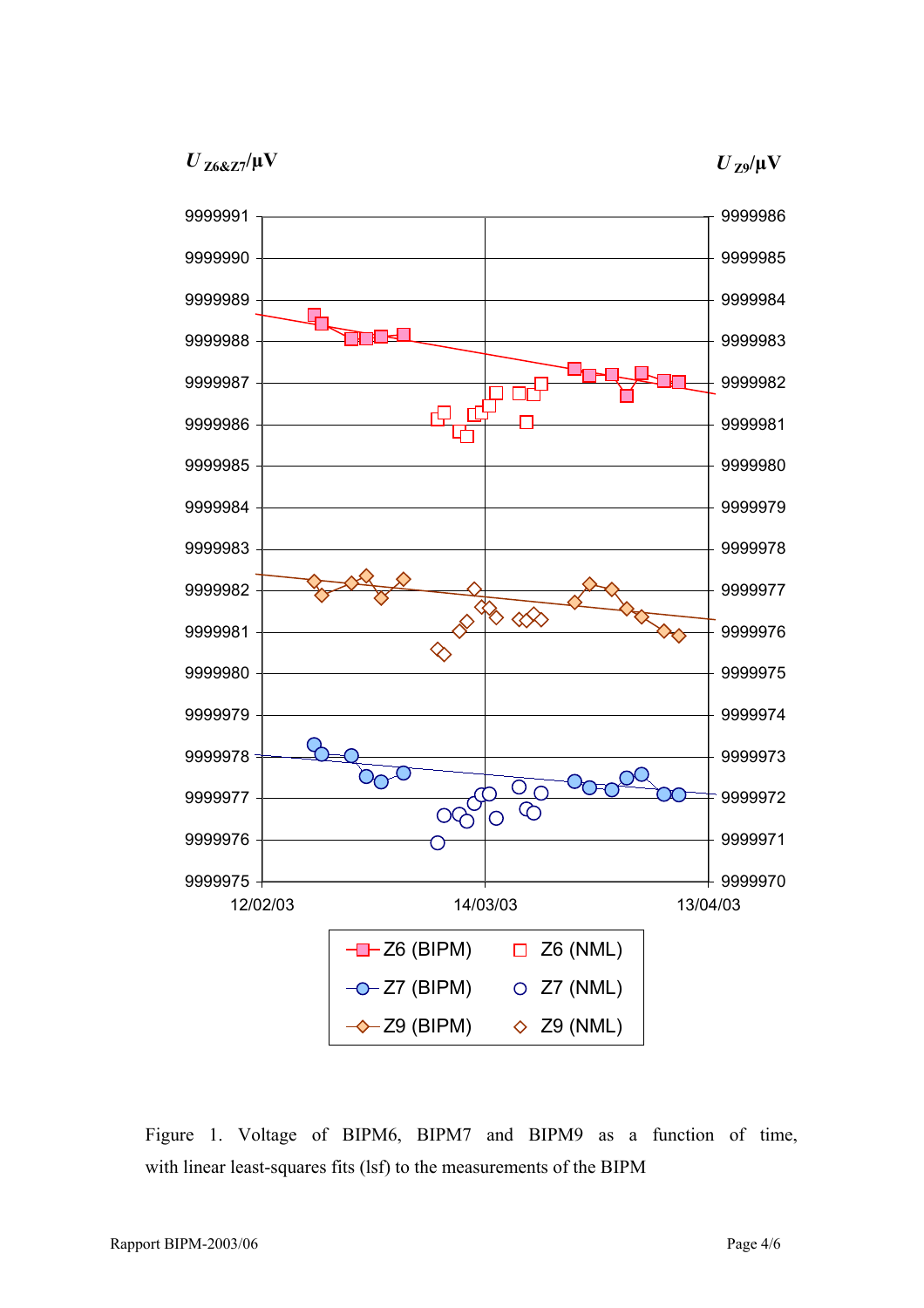Table 1. Results of the NML(Ireland)/BIPM bilateral comparison of 10 V standards using three Zener travelling standards: reference date 14 March 2003. Uncertainties are 1  $\sigma$ estimates.

| The uncorrelated uncertainty is $w = [r^2 + t^2 + v^2]^{1/2}$ , the expected transfer uncertainty is |
|------------------------------------------------------------------------------------------------------|
| $x = [w_0^2 + w_1^2 + w_2^2]^{1/2}/3$ , and the correlated uncertainty is $y = [s^2 + u^2]^{1/2}$ .  |

|                |                                                              | BIPM <sub>6</sub> | BIPM7    | BIPM9    |                  |
|----------------|--------------------------------------------------------------|-------------------|----------|----------|------------------|
| $\mathbf{1}$   | <i>NML</i> (Ireland) $(U_Z - 10V)/\mu V$                     | $-13.65$          | $-23.25$ | $-23.72$ |                  |
| $\overline{2}$ | Type A uncertainty/ $\mu$ V                                  | 0.10              | 0.10     | 0.11     | r                |
| 3              | equipment uncertainty/ $\mu$ V                               | 1.01              |          |          | S                |
| 4              | <b>BIPM</b><br>$(U_{Z} - 10V)/\mu V$                         | $-12.31$          | $-22.43$ | $-23.15$ |                  |
| 5              | Type A uncertainty/ $\mu$ V                                  | 0.10              | 0.10     | 0.10     | $\boldsymbol{t}$ |
| 6              | Equipment uncertainty/ $\mu$ V                               |                   | 0.01     |          | $\boldsymbol{u}$ |
| $\overline{7}$ | pressure and temperature<br>corrections uncertainty/ $\mu$ V | 0.06              | 0.00     | 0.01     | $\mathcal V$     |
| 8              | $(U_{Z>NML}-U_{ZBIPM})/\mu V$                                | $-1.33$           | $-0.82$  | $-0.57$  |                  |
| 9              | Uncorrelated uncertainty/ $\mu$ V                            | 0.15              | 0.14     | 0.15     | W                |
| 10             | $\langle U_{\rm NML} - U_{\rm BIPM} \rangle / \mu V$         |                   | $-0.91$  |          |                  |
| 11             | expected transfer uncertainty/ $\mu$ V                       |                   | 0.09     |          | $\mathcal{X}$    |
| 12             | $s_M$ of difference for three Zeners/ $\mu$ V                |                   | 0.22     |          |                  |
| 13             | Correlated uncertainty/ $\mu$ V                              |                   | 1.01     |          | $\mathcal{Y}$    |
| 14             | comparison total uncertainty/ $\mu$ V                        |                   | 1.03     |          |                  |